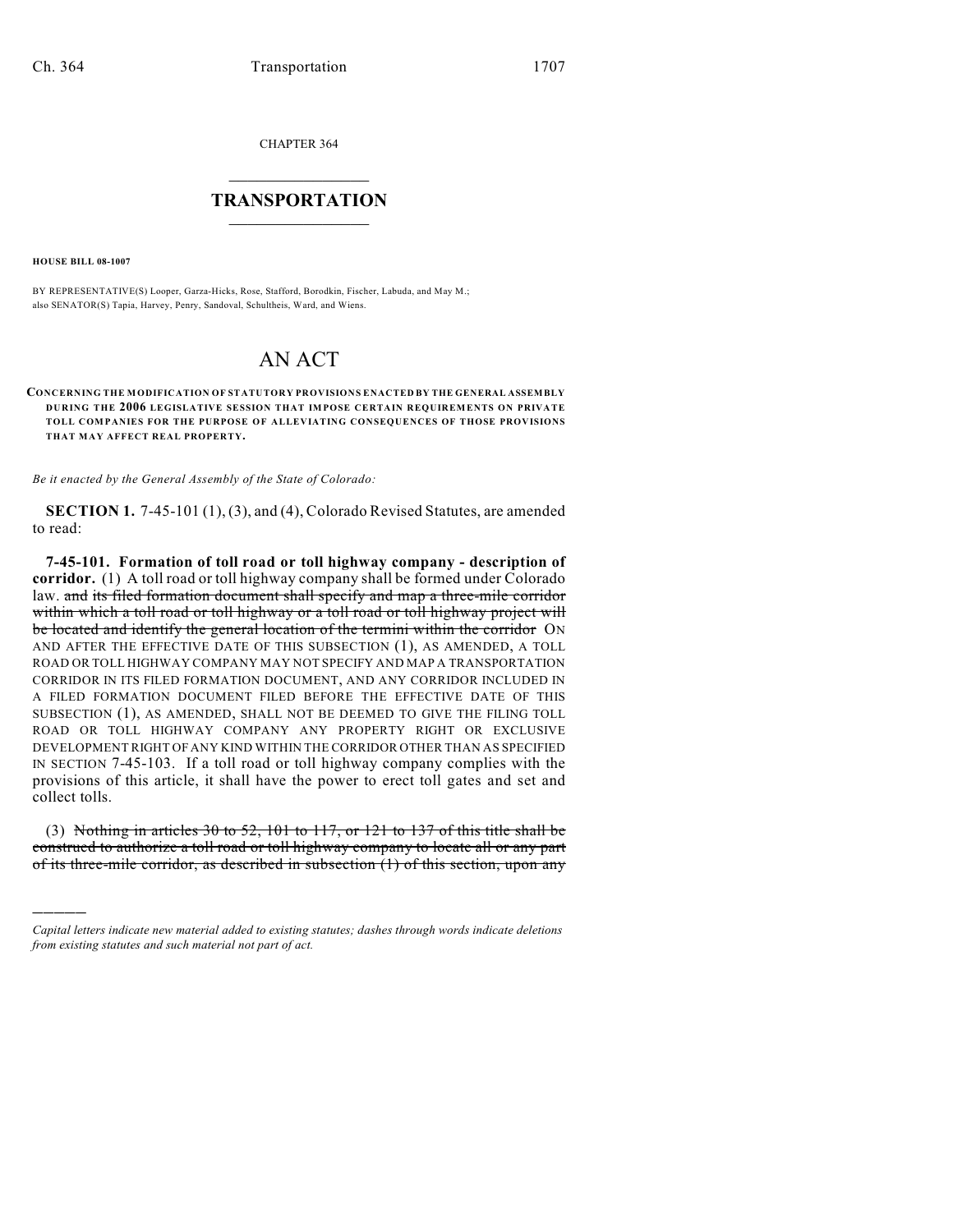existing toll road, toll highway, or public highway that is, at the time of the formation of the company, used as such, or within five miles of the route or corridor for a future toll road, toll highway, or toll road or toll highway project that has been designated in any previously filed formation document except as necessary to cross the toll road, toll highway, project, route, or corridor.

(4) On June 6, 2006, any toll road or toll highway company whose existing certificate of incorporation specifies the route of a future toll road or toll highway or the location of a future toll road or toll highway project, or any affiliate of such a company, shall have the exclusive right for a period of ninety days to file new or amended formation documents that encompass land within the specified route.

**SECTION 2.** 7-45-102, Colorado Revised Statutes, is amended BY THE ADDITION OF THE FOLLOWING NEW SUBSECTIONS to read:

**7-45-102. Definitions.** As used in this article, unless the context otherwise requires:

(7.3) "NEW TOLL ROAD OR TOLL HIGHWAY COMPANY" MEANS A TOLL ROAD OR TOLL HIGHWAY COMPANY THAT, AS OF THE EFFECTIVE DATE OF THIS SUBSECTION (7.3), HAS NOT SPECIFIED AND MAPPED A THREE-MILE CORRIDOR IN ITS FILED FORMATION DOCUMENT AS WAS REQUIRED BY SECTION 7-45-101 (1) BEFORE THE EFFECTIVE DATE OF THIS SUBSECTION  $(7.3)$ .

(7.5) "PREEXISTING TOLL ROAD OR TOLL HIGHWAY COMPANY" MEANS A TOLL ROAD OR TOLL HIGHWAY COMPANY THAT, AS OF THE EFFECTIVE DATE OF THIS SUBSECTION (7.5), HAD SPECIFIED AND MAPPED A THREE-MILE CORRIDOR IN ITS FILED FORMATION DOCUMENT AS WAS REQUIRED BY SECTION 7-45-101 (1) BEFORE THE EFFECTIVE DATE OF THIS SUBSECTION (7.5).

**SECTION 3.** 7-45-103, Colorado Revised Statutes, is amended to read:

**7-45-103. Deadline to commence work - maintenance of effort requirement.** A PREEXISTING toll road or toll highway company shall commence work, including but not limited to planning, design, environmental mitigation, and other preconstruction work, on the toll road or toll highway proposed in the ITS filed formation document no later than three years after the filing of the document or within one year after receiving all necessary approvals for construction. If any necessary approval is the subject of administrative or judicial review, then the one-year period shall be automatically extended until one year after all administrative or judicial review has been concluded. The PREEXISTING toll road or toll highway company and any successor toll road or toll highway company shall continue the work from day to day until at least five hundred thousand dollars have been expended on the toll road or toll highway. If the PREEXISTING toll road or toll highway company fails to perform the required work, it shall forfeit all rights acquired under its filed formation document and be administratively dissolved TO DEVELOP AND CONSTRUCT THE PROPOSED TOLL ROAD OR TOLL HIGHWAY. If the PREEXISTING toll road or toll highway company performs the required work, it shall have the exclusive right to develop or seek approval to develop a toll road or toll highway within the three-mile corridor specified in its filed formation document as required by section 7-45-101 (1) BEFORE THE EFFECTIVE DATE OF THIS SECTION, AS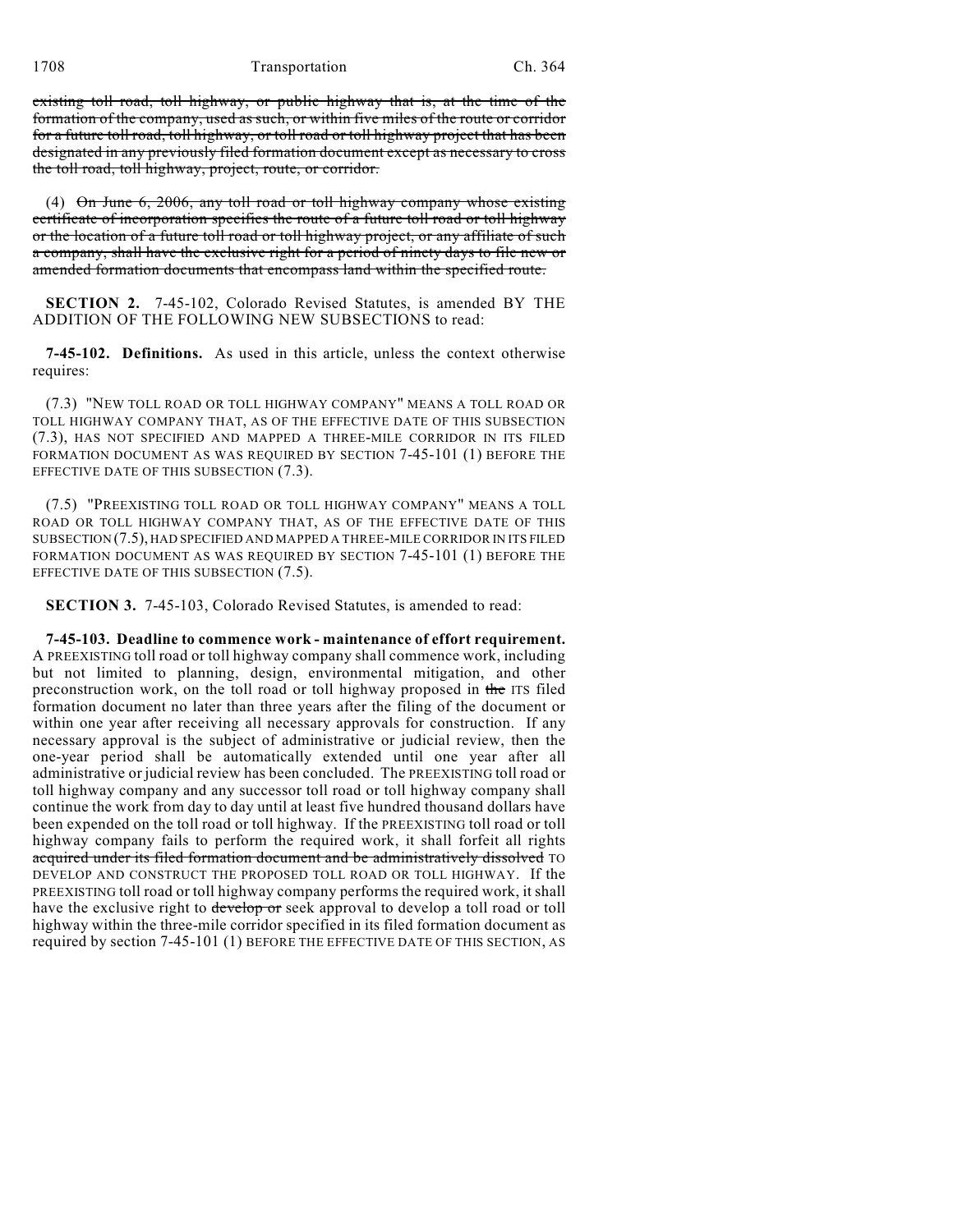AMENDED, AND, ONLY IF SUCH APPROVAL IS GRANTED, THE EXCLUSIVE RIGHT TO DEVELOP A TOLL ROAD OR TOLL HIGHWAY WITHIN THE CORRIDOR.

**SECTION 4.** 7-45-104 (1), Colorado Revised Statutes, is amended to read:

**7-45-104. Acquisition of right-of-way.** (1) Notwithstanding the provisions of section 38-2-101, C.R.S., on and after June 6, 2006, a PREEXISTING toll road or toll highway company shall not have the power to exercise the right of eminent domain to acquire any part of the right-of-way of the three-mile corridor of a proposed toll road or toll highway specified in the filed formation document of the company as required by section 7-45-101 (1) AND A NEW TOLL ROAD OR TOLL HIGHWAY COMPANY SHALL NOT HAVE THE POWER TO EXERCISE THE RIGHT OF EMINENT DOMAIN TO ACQUIRE ANY PART OF THE RIGHT-OF-WAY OF A TOLL ROAD OR TOLL HIGHWAY IT PROPOSES TO CONSTRUCT. Nothing herein shall prohibit a PREEXISTING OR NEW toll road or toll highway company from entering into a public-private initiative with the department of transportation in accordance with the provisions of part 12 of article 1 of title 43, C.R.S., and as authorized in section 7-45-111 for the purpose of enabling the construction of such a toll road or toll highway, but in such a case the power of eminent domain shall not be exercised by the toll road or toll highway company and may be exercised by the department only for purposes of acquiring property and rights-of-way necessary for the completion of a toll road or toll highway open to the public that is incorporated into the comprehensive statewide transportation plan prepared pursuant to section 43-1-1103 (5), C.R.S. The department may not use the power of eminent domain provided in this section to acquire a cemetery, as defined in section 10-15-102 (2), C.R.S., or property owned by or primarily used by a religious organization. In exercising the power of eminent domain, the department shall comply with all laws and administrative rules that govern the department's use of eminent domain for state highway projects, and the rights-of-way acquired shall form a corridor no larger than that approved by all affected metropolitan planning organizations, regional planning commissions, and the transportation commission pursuant to sections 7-45-105 and 7-45-106. In accordance with section 43-1-1204 (3) (b), C.R.S., the department may not sell or otherwise transfer ownership of property or rights-of-way acquired through the exercise of the power of eminent domain as authorized by this section to a toll road or toll highway company.

**SECTION 5.** 7-45-105 (1) and (3) (b), Colorado Revised Statutes, are amended to read:

**7-45-105. Planning standards and project review.** (1) A PREEXISTING OR NEW toll road or toll highway company shall not commence the construction of a toll road or toll highway or of any other element of a toll road or toll highway project until the toll road or toll highway or other element has been reviewed by every metropolitan planning organization or regional planning commission that is located in whole or in part within the three-mile corridor designated by the PREEXISTING toll road or toll highway company as required by section 7-45-101 (1) BEFORE THE EFFECTIVE DATE OF THIS SUBSECTION (1), AS AMENDED, OR THAT IS LOCATED IN WHOLE OR IN PART WITHIN THE PROPOSED ROUTE OF THE TOLL ROAD OR TOLL HIGHWAY PROPOSED BY THE NEW TOLL ROAD OR TOLL HIGHWAY COMPANY and has been included in the regional transportation plan in effect for the region pursuant to section 43-1-1103, C.R.S., and in the comprehensive statewide transportation plan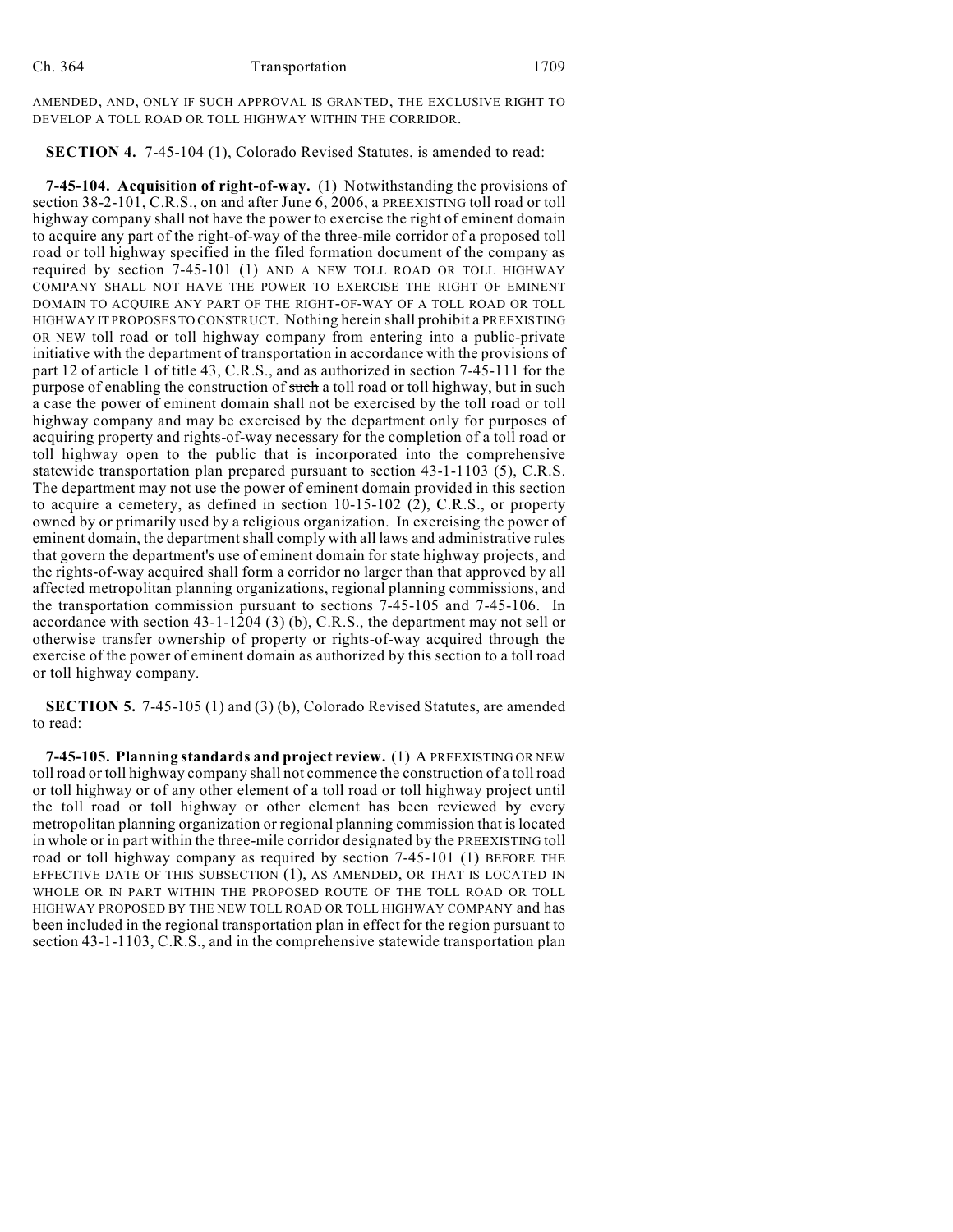required pursuant to section 43-1-1103 (5), C.R.S. In designated nonattainment areas for any pollutant pursuant to the federal "Clean Air Act", 42 U.S.C. sec. 7401 et seq., as amended, a metropolitan planning organization or regional planning commission shall not include a toll road or toll highway project in the regional transportation plan unless the organization or commission has performed an emissions analysis that demonstrates that regional emissions and local project emissions will continue to conform to the state implementation plan if the project is added to the regional transportation plan. The toll road or toll highway company shall pay the reasonable actual costs for the emissions analysis. Each organization or commission may condition its addition of a toll road or toll highway project into the regional transportation plan upon acceptable environmental mitigation activities and commitments to offset incremental costs of public services that will be necessary as a result of development of the project within the planning region.

(3) (b) Upon request of a local government located in whole or in part within the three-mile corridor of a proposed toll road or toll highway or toll road or toll highway project as specified pursuant to AND MAPPED BY A PREEXISTING TOLL ROAD OR TOLL HIGHWAY COMPANY IN ITS FILED FORMATION DOCUMENT AS REQUIRED BY section 7-45-101 (1) BEFORE THE EFFECTIVE DATE OF THIS PARAGRAPH (b), AS AMENDED, OR LOCATED IN WHOLE OR IN PART WITHIN THE PROPOSED ROUTE OF A TOLL ROAD OR TOLL HIGHWAY PROPOSED BY A NEW TOLL ROAD OR TOLL HIGHWAY COMPANY, a PREEXISTING OR NEW toll road or toll highway company shall consult with representatives from the local government and shall consider available mitigation of demonstrable negative impacts on the local government or its citizens that would result from the construction, operation, or financing of the toll road or toll highway or project.

**SECTION 6.** 7-45-108, Colorado Revised Statutes, is REPEALED AND REENACTED, WITH AMENDMENTS, to read:

**7-45-108. Notice requirements for proposed toll roads and toll highways removal from titles and voiding of previously filed and recorded documents.** (1) (a) WITHIN NINETY DAYS OF THE EFFECTIVE DATE OF THIS PARAGRAPH (a):

(I) THE COUNTY CLERK AND RECORDER OF EACH COUNTY IN WHICH A PREEXISTING TOLL ROAD OR TOLL HIGHWAY COMPANY FILED A DISCLAIMER OF INTEREST AND MAP PURSUANT TO PARAGRAPH (b) OF THIS SUBSECTION (1), AS SAID PARAGRAPH (b) EXISTED BEFORE THE EFFECTIVE DATE OF THIS SUBPARAGRAPH (I), SHALL TRANSFER THE MAP, BUT NOT THE DISCLAIMER OF INTEREST, TO THE BOARD OF COUNTY COMMISSIONERS OF THE COUNTY; AND

(II) A PREEXISTING TOLL ROAD OR TOLL HIGHWAY COMPANY SHALL PROVIDE A COPY OF THE MAP, BUT NOT THE DISCLAIMER OF INTEREST, THAT THE COMPANY FILED PURSUANT TO PARAGRAPH (b) OF THIS SUBSECTION (1), AS SAID PARAGRAPH (b) EXISTED BEFORE THE EFFECTIVE DATE OF THIS SUBPARAGRAPH (II), TO THE GOVERNING BODY OF EACH MUNICIPALITY THAT IS INCLUDED WITHIN THE THREE-MILE CORRIDOR SPECIFIED AND MAPPED IN THE COMPANY'S FILED FORMATION DOCUMENT.

(b) (I) ANY PROPERLY AUTHORIZED WRITTEN NOTICE, DISCLAIMER OF INTEREST, OR MAP FILED OR RECORDED BY A PREEXISTING TOLL ROAD OR TOLL HIGHWAY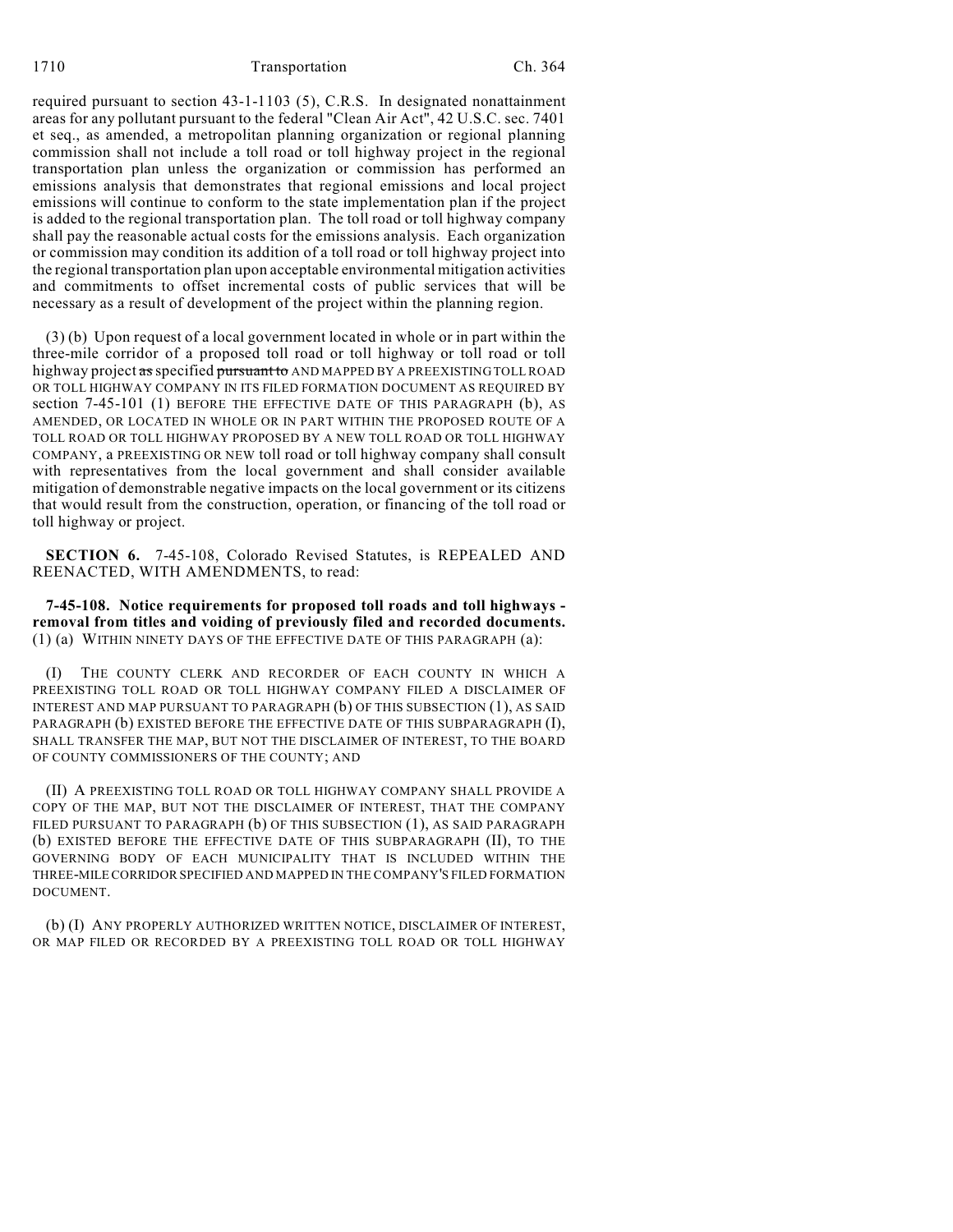## Ch. 364 Transportation 1711

COMPANY AS REQUIRED BY SUBSECTION (1) OF THIS SECTION, AS SAID SUBSECTION (1) EXISTED BEFORE THE EFFECTIVE DATE OF THIS PARAGRAPH (b), IS HEREBY DECLARED VOID AND OF NO EFFECT. THE VOIDING OF A WRITTEN NOTICE, DISCLAIMER OF INTEREST, OR MAP PURSUANT TO THIS PARAGRAPH (b) CONCLUSIVELY ESTABLISHES THAT THE WRITTEN NOTICE, DISCLAIMER OF INTEREST, OR MAP DOES NOT AFFECT THE TITLE TO ANY PROPERTY OR HAVE ANY OTHER LEGAL EFFECT, AND A TITLE INSURANCE COMPANY OR TITLE INSURANCE AGENT SHALL EXCLUDE A VOID WRITTEN NOTICE, DISCLAIMER OF INTEREST, OR MAP FROM ANY DOCUMENTS IT PREPARES ON OR AFTER THE EFFECTIVE DATE OF THIS PARAGRAPH (b).

(II) NO CAUSE OF ACTION AT LAW OR IN EQUITY SHALL BE MAINTAINED BASED UPON:

(A) THE ACT OF PREPARING, FILING, OR RECORDING A WRITTEN NOTICE, DISCLAIMER OF INTEREST, OR MAP FILED OR RECORDED BY A PREEXISTING TOLL ROAD OR TOLL HIGHWAY COMPANY PURSUANT TO SUBSECTION (1) OF THIS SECTION, AS SAID SUBSECTION (1) EXISTED BEFORE THE EFFECTIVE DATE OF THIS SUB-SUBPARAGRAPH (A), THAT WAS SUBSEQUENTLY VOIDED PURSUANT TO SUBPARAGRAPH (I) OF THIS PARAGRAPH (b);

(B) THE VOIDING OF SUCH A WRITTEN NOTICE, DISCLAIMER OF INTEREST, OR MAP; OR

(C) THE INCLUSION OR EXCLUSION OF SUCH A WRITTEN NOTICE, DISCLAIMER OF INTEREST, OR MAP FROM ANY DOCUMENT PREPARED BY A TITLE INSURANCE COMPANY OR TITLE INSURANCE AGENT.

(2) WITHIN NINETY DAYS OF THE INCLUSION OF A TOLL ROAD OR TOLL HIGHWAY OR ANY OTHER ELEMENT OF A TOLL ROAD OR TOLL HIGHWAY PROJECT PROPOSED BY A PREEXISTING OR NEW TOLL ROAD OR TOLL HIGHWAY COMPANY IN THE COMPREHENSIVE STATEWIDE TRANSPORTATION PLAN AS REQUIRED BY SECTION 7-45-105 (1), THE TOLL ROAD OR TOLL HIGHWAY COMPANY SHALL SEND WRITTEN NOTICE TO EACH PERSON WHO OWNS REAL PROPERTY WITHIN THE PROPOSED ROUTE OF THE PROPOSED TOLL ROAD, TOLL HIGHWAY, OR PROJECT OF THE INTENT OF THE TOLL ROAD OR TOLL HIGHWAY COMPANY TO CONSTRUCT THE PROPOSED TOLL ROAD, TOLL HIGHWAY, OR ELEMENT OF THE PROJECT. THE TOLL ROAD OR TOLL HIGHWAY COMPANY SHALL SEND THE NOTICE BY CERTIFIED MAIL AND SHALL DESCRIBE THE PROPOSED TOLL ROAD, TOLL HIGHWAY, OR PROJECT, INCLUDING ITS LOCATION, TERMINI, IMPROVEMENTS, AND OPERATION.

**SECTION 7.** 7-45-109, Colorado Revised Statutes, is amended to read:

**7-45-109. Use of land by toll road or toll highway company - right to repurchase unneeded condemned property.** Any interest in real property that is obtained by a PREEXISTING toll road or toll highway company, other than a leasehold interest in property or rights-of-way acquired and owned by the department of transportation as authorized in section 7-45-104, within the three-mile corridor specified AND MAPPED in its filed formation document AS WAS REQUIRED BY SECTION 7-45-101 (1) BEFORE THE EFFECTIVE DATE OF THIS SECTION, AS AMENDED, AND ANY INTEREST IN REAL PROPERTY THAT IS OBTAINED BY A NEW TOLL ROAD OR TOLL HIGHWAY COMPANY, OTHER THAN A LEASEHOLD INTEREST IN PROPERTY OR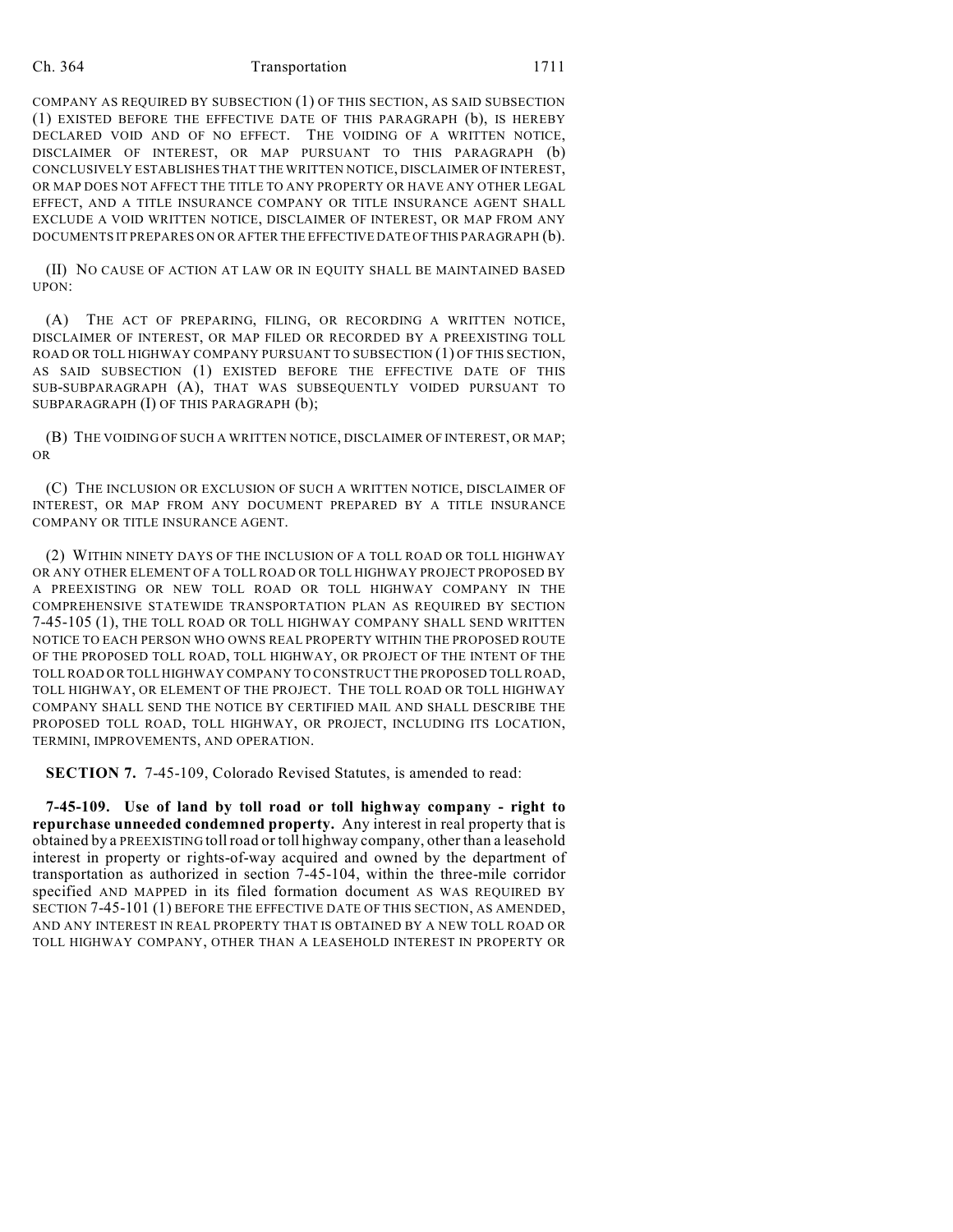RIGHTS-OF-WAY ACQUIRED AND OWNED BY THE DEPARTMENT OF TRANSPORTATION AS AUTHORIZED IN SECTION 7-45-104, WITHIN THE PROPOSED ROUTE OF THE TOLL ROAD OR TOLL HIGHWAY PROPOSED BY THE NEW TOLL ROAD OR TOLL HIGHWAY COMPANY ON OR AFTER THE EFFECTIVE DATE OF THIS SECTION, AS AMENDED, and that is not used for a toll road or toll highway project shall not be used for commercial, residential, or industrial development; except that this limitation on use shall apply only during the period in which the toll road or toll highway company is developing or operating a toll road or toll highway within the corridor OR PROPOSED ROUTE. If the development or operation of a toll road or toll highway ceases after the department has exercised the power of eminent domain to acquire property deemed at the time of acquisition to be necessary for the completion of the toll road or toll highway as authorized in section 7-45-104, a person from whom the department acquired property through the exercise of eminent domain has an exclusive option to repurchase the property acquired at the price paid for the property as just compensation by the department. The person may exercise the option within eighteen months following the cessation of the development or operation of the toll road or toll highway.

**SECTION 8.** 7-45-110 (1) and (2), Colorado Revised Statutes, are amended to read:

**7-45-110. Sale of interest in or assets of a toll road or toll highway company.** (1) If any interest in a PREEXISTING OR NEW toll road or toll highway company is sold or transferred, the toll road or toll highway company shall continue to comply with the limitations set forth in section 7-45-109.

(2) If a PREEXISTING OR NEW toll road or toll highway company sells or transfers any interest in its real property within the three-mile corridor specified in its THE filed formation document OF THE PREEXISTING TOLL ROAD OR TOLL HIGHWAY COMPANY OR WITHIN THE PROPOSED ROUTE OF THE TOLL ROAD OR TOLL HIGHWAY PROPOSED BY THE NEW TOLL ROAD OR TOLL HIGHWAY COMPANY that is not used for the toll road or toll highway, then the purchaser shall comply with the limitations set forth in section 7-45-109.

**SECTION 9.** 38-2-101 (2) and (5) (a), Colorado Revised Statutes, are amended to read:

**38-2-101. Who may condemn real estate, rights-of-way, or other rights additional requirements for private toll roads and toll highways.** (2) Notwithstanding the provisions of subsection (1) of this section, a toll road or toll highway company may not condemn real estate or right-of-way, but the department of transportation may exercise, subject to the conditions and limitations set forth in sections 7-45-104 and 43-1-1202 (1) (f), C.R.S., the power of eminent domain for purposes of acquiring property and rights-of-way necessary for the completion of a toll road or toll highway open to the public that is incorporated into the comprehensive statewide transportation plan prepared pursuant to section 43-1-1103 (5), C.R.S., and is being undertaken as a public-private initiative between the department and the company. Such a toll road or toll highway company shall within six months after the date of filing of its filed formation document, file and record with the county clerk and recorder of each county through which any portion of the proposed toll road or toll highway will pass a map or survey of the proposed